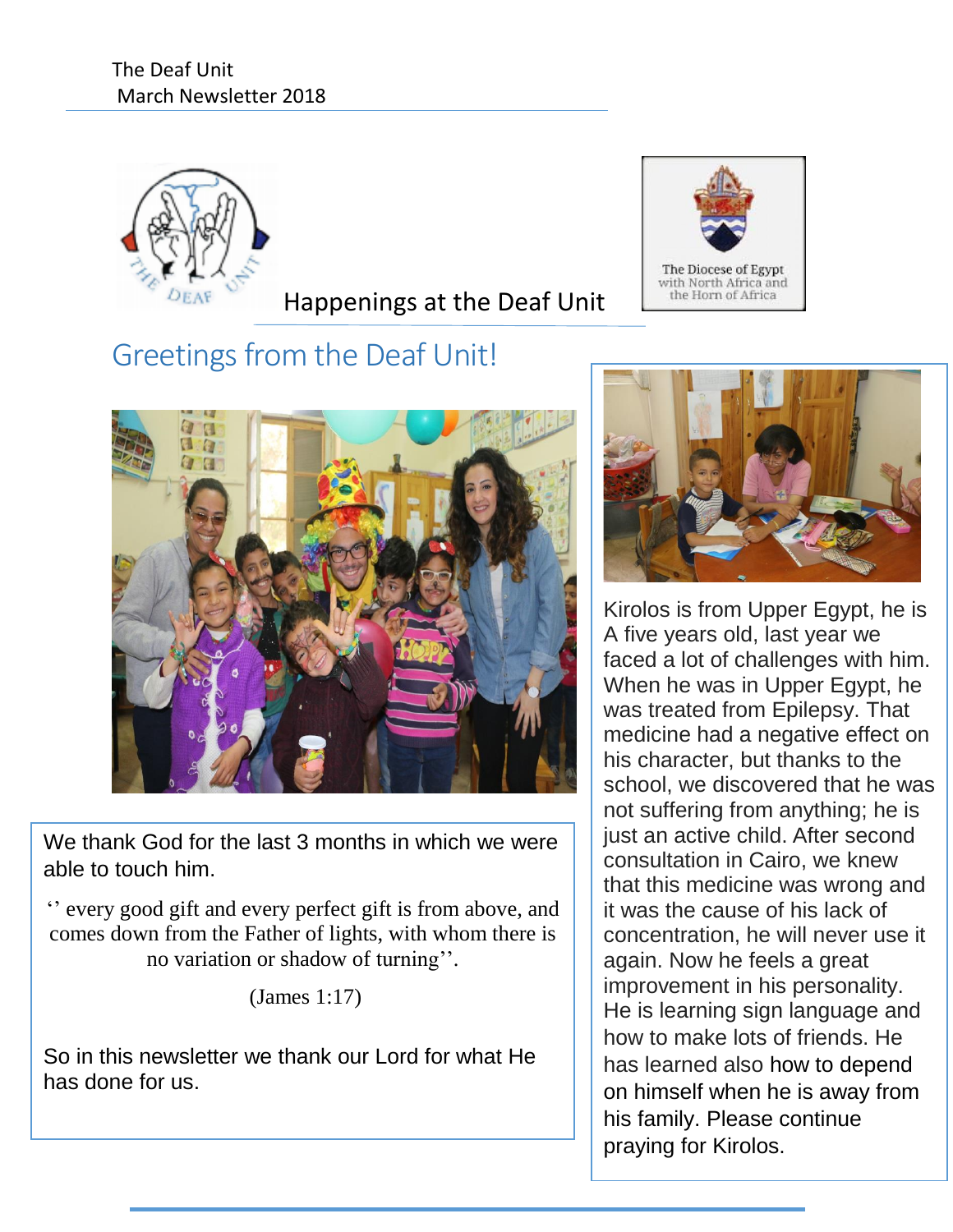

We give thanks to our Lord for the gift of sports day with St. Rita team. It was a fun and joyful day, the children enjoyed a lot with the activities. They played together as members of one family, there were many games and activates like races, jumps and the spoon-in-the-mouth etc. The most popular were inflatable game and find the coin between the flour. The participating students were divided according to age. The team did a fantastic role play with title '' We Are One ''all the children enjoyed together.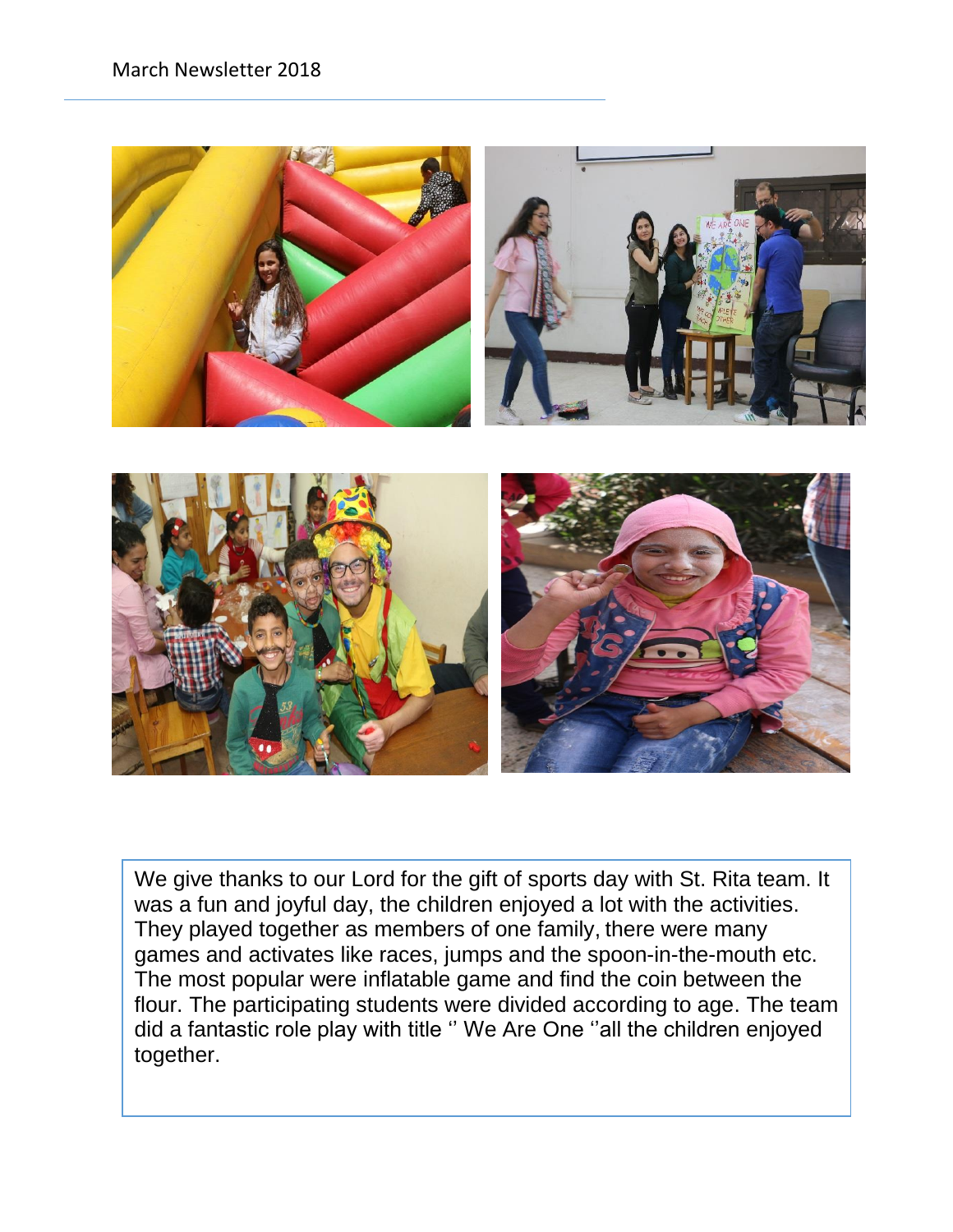#### March Newsletter 2018







We are grateful to God for the visit of the Burman group, for the second time this year visiting the Deaf Unit. They shared some songs with the children together and the children presented them a song in sign language.

We have prayed together for the school and thank God for his providence.

All the children were blessed in that day.